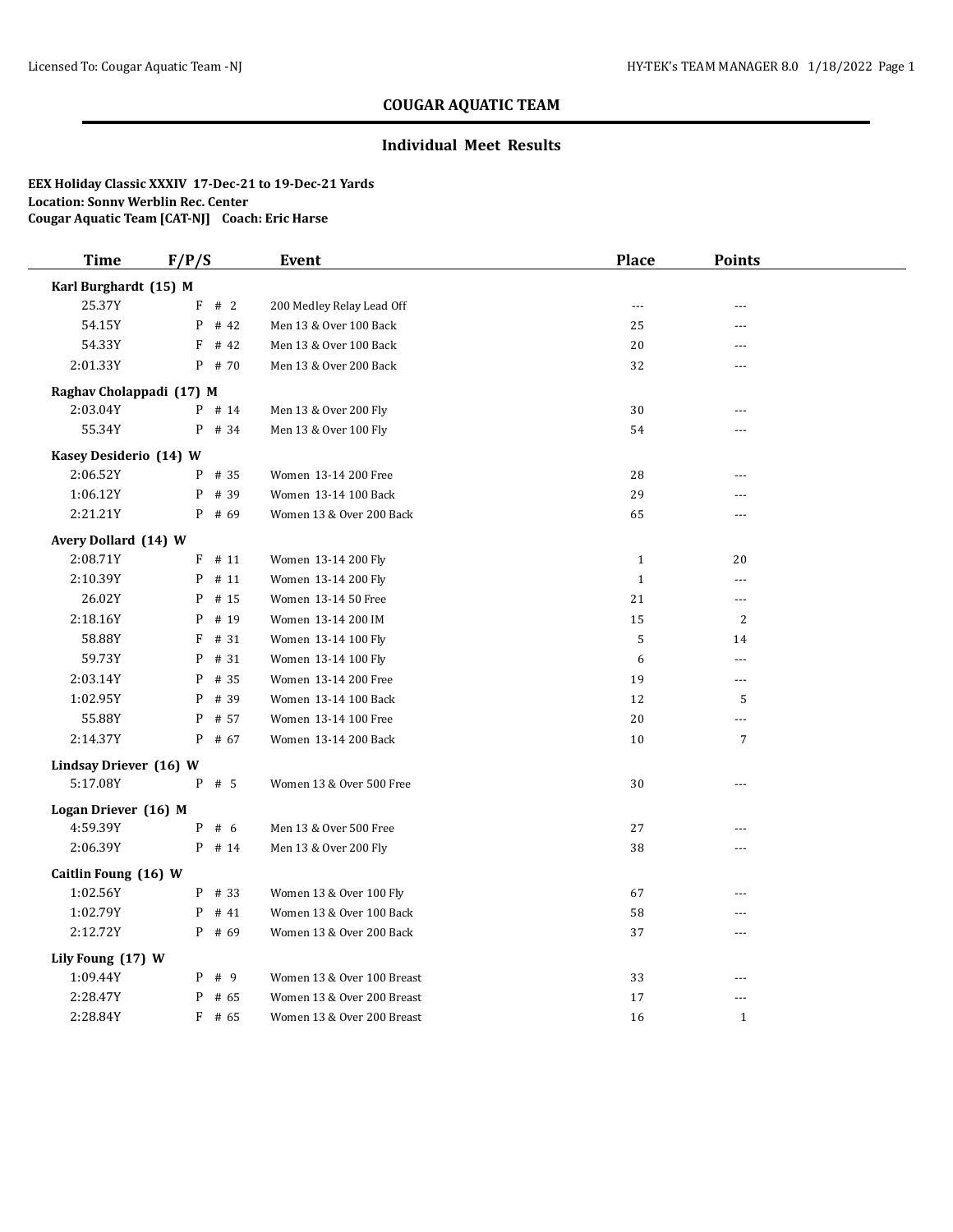### **Individual Meet Results**

| <b>Time</b>             | F/P/S     | Event                     | <b>Place</b>         | <b>Points</b>  |  |
|-------------------------|-----------|---------------------------|----------------------|----------------|--|
| Lucas Foung (14) M      |           |                           |                      |                |  |
| 24.31Y                  | P # 16    | Men 13-14 50 Free         | 18                   | ---            |  |
| 2:06.32Y                | $P$ # 20  | Men 13-14 200 IM          | 8                    | ---            |  |
| 2:06.89Y                | $F$ # 20  | Men 13-14 200 IM          | 8                    | 11             |  |
| 26.23Y                  | F<br># 27 | 200 Medley Relay Lead Off | ---                  | $\cdots$       |  |
| 1:55.12Y                | P # 36    | Men 13-14 200 Free        | 12                   | 5              |  |
| 56.83Y                  | $F$ # 40  | Men 13-14 100 Back        | 6                    | 13             |  |
| 56.88Y                  | $P$ # 40  | Men 13-14 100 Back        | 5                    | $\cdots$       |  |
| 52.88Y                  | P<br># 58 | Men 13-14 100 Free        | 17                   | $---$          |  |
| 2:03.28Y                | F<br># 68 | Men 13-14 200 Back        | 5                    | 14             |  |
| 2:05.39Y                | $P$ # 68  | Men 13-14 200 Back        | 6                    | $\overline{a}$ |  |
| 56.69Y                  | F # 72    | 400 Medley Relay Lead Off | ---                  | ---            |  |
| Luke Gardner (14) M     |           |                           |                      |                |  |
| 1:13.15Y                | P # 8     | Men 13-14 100 Breast      | 28                   | ---            |  |
| Keira Gilligan (14) W   |           |                           |                      |                |  |
| 1:11.73Y                | P # 7     | Women 13-14 100 Breast    | 12                   | 5              |  |
| 1:04.60Y                | P # 39    | Women 13-14 100 Back      | 23                   | ---            |  |
| 26.94Y                  | F<br># 53 | 200 Free Relay Lead Off   | $\scriptstyle\cdots$ | ---            |  |
| 57.17Y                  | P # 57    | Women 13-14 100 Free      | 33                   | ---            |  |
| 2:39.17Y                | $P$ # 63  | Women 13-14 200 Breast    | 14                   | 3              |  |
| 2:19.33Y                | $P$ # 67  | Women 13-14 200 Back      | 21                   | ---            |  |
| 1:03.81Y                | $F$ # 71  | 400 Medley Relay Lead Off | $\overline{a}$       | $\cdots$       |  |
| Reagan Gilligan (14) W  |           |                           |                      |                |  |
| 1:08.40Y                | F # 7     | Women 13-14 100 Breast    | 3                    | 16             |  |
| 1:08.64Y                | P # 7     | Women 13-14 100 Breast    | $\overline{2}$       | ---            |  |
| 25.91Y                  | P # 15    | Women 13-14 50 Free       | 18                   | ---            |  |
| 2:13.73Y                | P # 19    | Women 13-14 200 IM        | 5                    | $\sim$ $\sim$  |  |
| 2:14.40Y                | $F$ # 19  | Women 13-14 200 IM        | 7                    | 12             |  |
| 55.39Y                  | $F$ # 23  | 400 Free Relay Lead Off   | $\overline{a}$       | $\overline{a}$ |  |
| 1:59.96Y                | P # 35    | Women 13-14 200 Free      | 9                    | $\cdots$       |  |
| 1:59.98Y                | $F$ # 35  | Women 13-14 200 Free      | 7                    | 12             |  |
| 4:48.76Y                | $F$ # 43  | Women 13-14 400 IM        | 6                    | 13             |  |
| 55.71Y                  | $P$ # 57  | Women 13-14 100 Free      | 16                   | $\mathbf{1}$   |  |
| 2:28.14Y                | $F$ # 63  | Women 13-14 200 Breast    | $\mathbf{1}$         | 20             |  |
| 2:28.45Y                | $P$ # 63  | Women 13-14 200 Breast    | $\mathbf{1}$         | ---            |  |
| 2:17.09Y                | P # 67    | Women 13-14 200 Back      | 16                   | $\mathbf{1}$   |  |
| Brendan Guiliano (17) M |           |                           |                      |                |  |
| 2:03.11Y                | P # 22    | Men 13 & Over 200 IM      | 46                   | $---$          |  |
| 56.22Y                  | $P$ # 34  | Men 13 & Over 100 Fly     | 65                   | ---            |  |
| 56.74Y                  | P # 42    | Men 13 & Over 100 Back    | 50                   | ---            |  |
| 4:25.60Y                | # 46<br>F | Men 13 & Over 400 IM      | 16                   | 1              |  |
| 4:27.04Y                | P # 46    | Men 13 & Over 400 IM      | 19                   | ---            |  |
| 2:03.19Y                | P # 70    | Men 13 & Over 200 Back    | 41                   | $\cdots$       |  |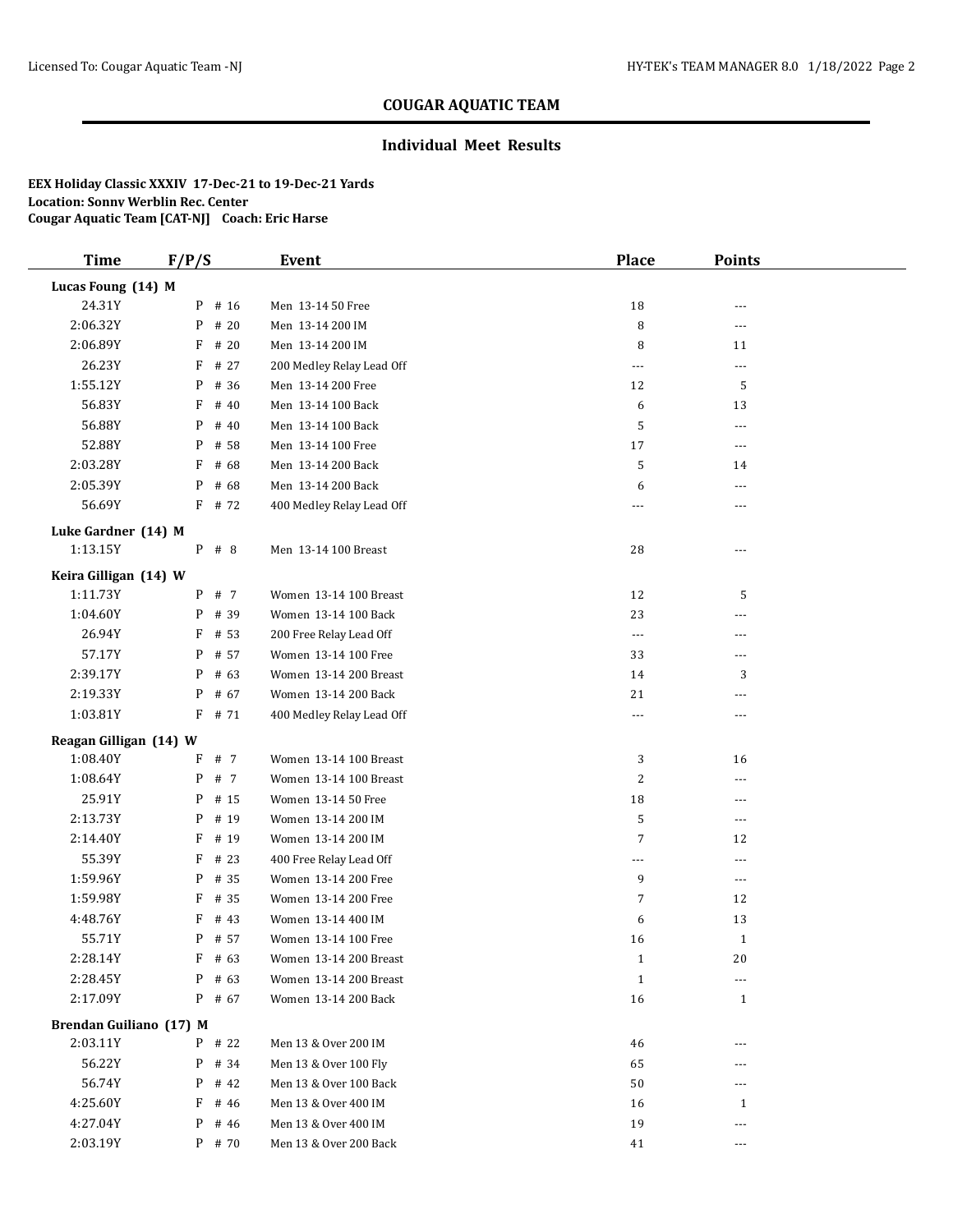### **Individual Meet Results**

| <b>Time</b>                       | F/P/S     | Event                      | Place          | <b>Points</b>  |  |  |
|-----------------------------------|-----------|----------------------------|----------------|----------------|--|--|
| Aryan Kapoor (16) M               |           |                            |                |                |  |  |
| 1:01.11Y                          | $P$ # 10  | Men 13 & Over 100 Breast   | 29             |                |  |  |
| 22.82Y                            | P<br># 18 | Men 13 & Over 50 Free      | 52             |                |  |  |
| 2:03.17Y                          | P<br># 22 | Men 13 & Over 200 IM       | 47             |                |  |  |
| 55.95Y                            | P<br># 34 | Men 13 & Over 100 Fly      | 63             | $- - -$        |  |  |
| 55.09Y                            | P<br># 42 | Men 13 & Over 100 Back     | 33             | $---$          |  |  |
| 2:14.11Y                          | F<br># 66 | Men 13 & Over 200 Breast   | 15             | 2              |  |  |
| 2:14.80Y                          | $P$ # 66  | Men 13 & Over 200 Breast   | 20             | ---            |  |  |
| Madison Klak (16) W               |           |                            |                |                |  |  |
| 28.94Y                            | F<br># 1  | 200 Medley Relay Lead Off  | $---$          | $\overline{a}$ |  |  |
| 1:00.88Y                          | P<br># 41 | Women 13 & Over 100 Back   | 36             |                |  |  |
| 4:45.97Y                          | F<br># 45 | Women 13 & Over 400 IM     | 23             |                |  |  |
| 4:47.12Y                          | P<br># 45 | Women 13 & Over 400 IM     | 26             |                |  |  |
| 2:12.96Y                          | $P$ # 69  | Women 13 & Over 200 Back   | 40             | $- - -$        |  |  |
| Alejandra Laynez (16) W           |           |                            |                |                |  |  |
| 5:16.70Y                          | $F$ # 5   | Women 13 & Over 500 Free   | 22             | ---            |  |  |
| 5:17.46Y                          | P<br># 5  | Women 13 & Over 500 Free   | 32             | ---            |  |  |
| 2:13.19Y                          | F<br># 13 | Women 13 & Over 200 Fly    | 22             | ---            |  |  |
| 2:13.61Y                          | P<br># 13 | Women 13 & Over 200 Fly    | 22             | ---            |  |  |
| 2:15.51Y                          | #21<br>P  | Women 13 & Over 200 IM     | 38             |                |  |  |
| 1:01.92Y                          | P<br># 33 | Women 13 & Over 100 Fly    | 60             | ---            |  |  |
| 1:58.52Y                          | F<br># 37 | Women 13 & Over 200 Free   | 21             |                |  |  |
| 1:58.55Y                          | # 37<br>P | Women 13 & Over 200 Free   | 28             |                |  |  |
| 4:43.84Y                          | P<br># 45 | Women 13 & Over 400 IM     | 23             | ---            |  |  |
| 2:37.83Y                          | $P$ # 65  | Women 13 & Over 200 Breast | 43             | ---            |  |  |
| Angel Laynez (17) M               |           |                            |                |                |  |  |
| 5:00.90Y                          | $P$ # 6   | Men 13 & Over 500 Free     | 30             | ---            |  |  |
| 23.07Y                            | P # 18    | Men 13 & Over 50 Free      | 59             | ---            |  |  |
| 2:05.27Y                          | $P$ # 70  | Men 13 & Over 200 Back     | 45             | ---            |  |  |
|                                   |           |                            |                |                |  |  |
| Leticia Laynez (14) W<br>1:11.36Y | P # 7     | Women 13-14 100 Breast     | 11             | 6              |  |  |
| 2:13.20Y                          | # 11<br>F | Women 13-14 200 Fly        | 5              | 14             |  |  |
| 2:15.06Y                          | P # 11    | Women 13-14 200 Fly        | 6              | $---$          |  |  |
| 2:12.87Y                          | # 19<br>F | Women 13-14 200 IM         | $\overline{2}$ | 17             |  |  |
| 2:14.78Y                          | # 19<br>P | Women 13-14 200 IM         | 6              | ---            |  |  |
| 1:00.88Y                          | P # 31    | Women 13-14 100 Fly        | 11             | 6              |  |  |
| 2:02.57Y                          | P # 35    | Women 13-14 200 Free       | 16             | 1              |  |  |
| 4:44.29Y                          | F<br># 43 | Women 13-14 400 IM         | $\overline{4}$ | 15             |  |  |
| 56.15Y                            | P<br># 57 | Women 13-14 100 Free       | 23             | $---$          |  |  |
| 2:32.38Y                          | P<br># 63 | Women 13-14 200 Breast     | 3              | $\cdots$       |  |  |
| 2:33.55Y                          | F<br># 63 | Women 13-14 200 Breast     | 4              | 15             |  |  |
| 2:12.02Y                          | F<br># 67 | Women 13-14 200 Back       | 6              | 13             |  |  |
| 2:12.20Y                          | P # 67    | Women 13-14 200 Back       | 4              | $---$          |  |  |
|                                   |           |                            |                |                |  |  |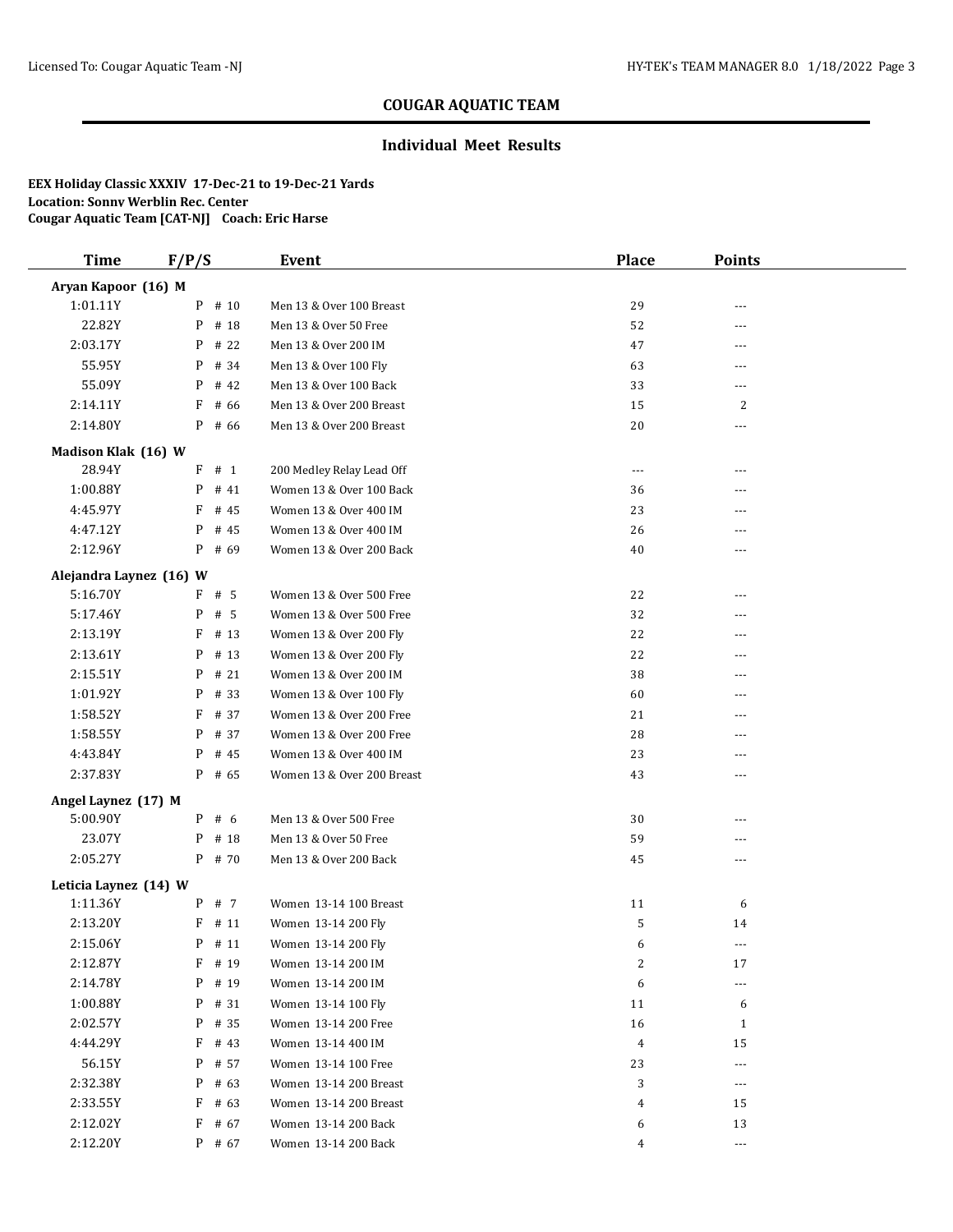### **Individual Meet Results**

| <b>Time</b>            | F/P/S |          | Event                     | <b>Place</b>  | <b>Points</b>        |  |
|------------------------|-------|----------|---------------------------|---------------|----------------------|--|
| Charlotte Lepis (17) W |       |          |                           |               |                      |  |
| 5:21.74Y               |       | $P$ # 5  | Women 13 & Over 500 Free  | 36            |                      |  |
| 24.83Y                 |       | P # 17   | Women 13 & Over 50 Free   | 24            | ---                  |  |
| 24.96Y                 | F     | # 17     | Women 13 & Over 50 Free   | 21            | ---                  |  |
| DQ                     | P     | # 21     | Women 13 & Over 200 IM    | $---$         | ---                  |  |
| 55.91Y                 | F     | # 25     | 400 Free Relay Lead Off   | $\cdots$      | ---                  |  |
| 1:00.93Y               | P     | # 33     | Women 13 & Over 100 Fly   | 49            | ---                  |  |
| 2:00.55Y               | P     | # 37     | Women 13 & Over 200 Free  | 49            | ---                  |  |
| 1:02.14Y               | P     | # 41     | Women 13 & Over 100 Back  | 51            | ---                  |  |
| 2:00.45Y               | F     | # 47     | 800 Free Relay Lead Off   | $\cdots$      | ---                  |  |
| 25.47Y                 | F     | # 50     | 200 Free Relay Lead Off   | ---           | ---                  |  |
| 25.47Y                 | F     | # 53     | 200 Free Relay Lead Off   | $\frac{1}{2}$ | ---                  |  |
| 54.79Y                 | P     | # 59     | Women 13 & Over 100 Free  | 46            | ---                  |  |
| 2:16.87Y               |       | $P$ # 69 | Women 13 & Over 200 Back  | 57            | ---                  |  |
| Ella Lepis (15) W      |       |          |                           |               |                      |  |
| 5:16.98Y               |       | $P$ # 5  | Women 13 & Over 500 Free  | 29            | ---                  |  |
| 5:18.37Y               | F     | # 5      | Women 13 & Over 500 Free  | 24            | ---                  |  |
| 2:17.52Y               | P     | # 13     | Women 13 & Over 200 Fly   | 34            | ---                  |  |
| 10:49.47Y              | F     | # 29     | Women 13 & Over 1000 Free | 8             | 11                   |  |
| 4:50.85Y               |       | P # 45   | Women 13 & Over 400 IM    | 30            | ---                  |  |
| Alex Makovsky (14) M   |       |          |                           |               |                      |  |
| 25.38Y                 | P     | # 16     | Men 13-14 50 Free         | 36            | ---                  |  |
| 1:58.23Y               | P     | # 36     | Men 13-14 200 Free        | 24            |                      |  |
| 1:02.91Y               | P     | #40      | Men 13-14 100 Back        | 31            | ---                  |  |
| 24.87Y                 | F     | # 49     | 200 Free Relay Lead Off   | $\cdots$      | ---                  |  |
| 54.72Y                 |       | $P$ # 58 | Men 13-14 100 Free        | 34            | ---                  |  |
| Gracie Masella (14) W  |       |          |                           |               |                      |  |
| 1:10.26Y               |       | P # 7    | Women 13-14 100 Breast    | 4             | $\sim$ $\sim$ $\sim$ |  |
| 1:10.63Y               | F     | # 7      | Women 13-14 100 Breast    | 6             | 13                   |  |
| 26.86Y                 | P     | # 15     | Women 13-14 50 Free       | 43            | ---                  |  |
| Caroline Murray (16) W |       |          |                           |               |                      |  |
| 5:11.23Y               |       | $F$ # 5  | Women 13 & Over 500 Free  | 15            | 2                    |  |
| 5:12.71Y               |       | $P$ # 5  | Women 13 & Over 500 Free  | 17            | $\cdots$             |  |
| 2:12.06Y               | P     | # 13     | Women 13 & Over 200 Fly   | 18            | $---$                |  |
| 2:12.91Y               | F     | # $13$   | Women 13 & Over 200 Fly   | 14            | 3                    |  |
| 10:50.56Y              | F     | # 29     | Women 13 & Over 1000 Free | 9             | 9                    |  |
| 1:01.00Y               |       | P # 33   | Women 13 & Over 100 Fly   | 50            | ---                  |  |
| 1:57.96Y               | P     | # 37     | Women 13 & Over 200 Free  | 22            |                      |  |
| 1:58.93Y               |       | $F$ # 37 | Women 13 & Over 200 Free  | 22            | ---                  |  |
| 2:11.03Y               |       | P # 69   | Women 13 & Over 200 Back  | 30            | $\cdots$             |  |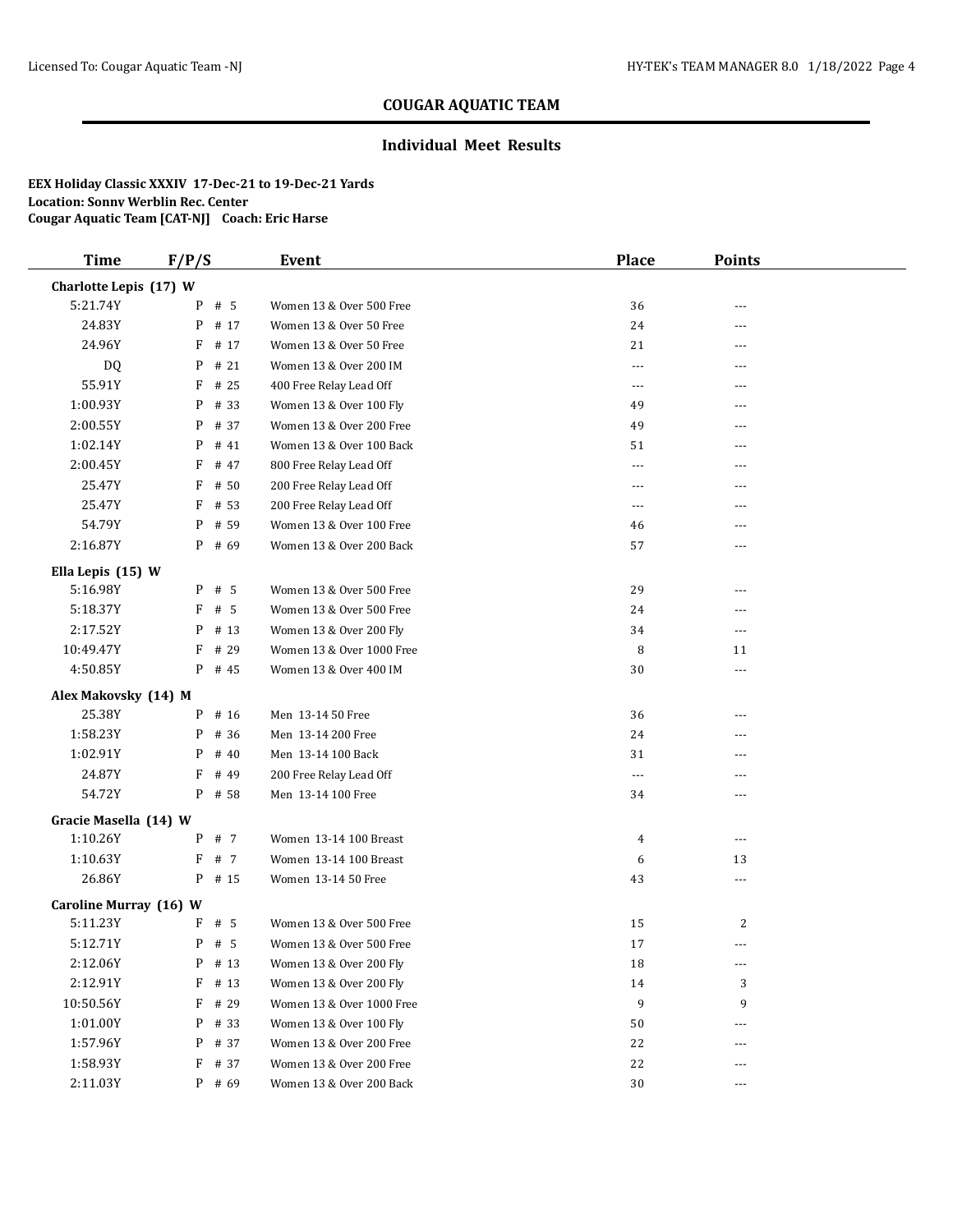### **Individual Meet Results**

| <b>Time</b>                 | F/P/S     | <b>Event</b>              | Place          | <b>Points</b>  |  |
|-----------------------------|-----------|---------------------------|----------------|----------------|--|
| Femi Oshodi (14) M          |           |                           |                |                |  |
| 24.20Y                      | P # 16    | Men 13-14 50 Free         | 16             | $\mathbf{1}$   |  |
| 2:05.64Y                    | P<br># 20 | Men 13-14 200 IM          | 6              | $---$          |  |
| 2:06.37Y                    | F<br># 20 | Men 13-14 200 IM          | $\overline{7}$ | 12             |  |
| 51.33Y                      | F<br># 24 | 400 Free Relay Lead Off   | $\overline{a}$ | $\overline{a}$ |  |
| 55.45Y                      | P<br># 32 | Men 13-14 100 Fly         | $\overline{7}$ | $---$          |  |
| 56.67Y                      | F<br># 32 | Men 13-14 100 Fly         | $\overline{7}$ | 12             |  |
| 1:55.29Y                    | P<br># 36 | Men 13-14 200 Free        | 13             | 4              |  |
| 1:04.38Y                    | # 40<br>P | Men 13-14 100 Back        | 38             | ---            |  |
| 24.01Y                      | F<br># 54 | 200 Free Relay Lead Off   | $---$          | ---            |  |
| 51.51Y                      | # 58<br>P | Men 13-14 100 Free        | 12             | 5              |  |
| Kyle Phillips (14) M        |           |                           |                |                |  |
| 4:59.11Y                    | F # 4     | Men 13-14 500 Free        | 6              | 13             |  |
| 1:07.55Y                    | P<br># 8  | Men 13-14 100 Breast      | 15             | $\overline{a}$ |  |
| 2:11.78Y DQ                 | # 20<br>P | Men 13-14 200 IM          | $\cdots$       | $---$          |  |
| 10:25.85Y                   | F<br># 30 | Men 13 & Over 1000 Free   | 15             | $\overline{c}$ |  |
| 1:00.45Y                    | # 32<br>P | Men 13-14 100 Fly         | 26             | ---            |  |
| 1:56.61Y                    | # 36<br>P | Men 13-14 200 Free        | 19             | ---            |  |
| 53.74Y                      | # 58<br>P | Men 13-14 100 Free        | 26             | $---$          |  |
| 2:27.64Y                    | $P$ # 64  | Men 13-14 200 Breast      | 15             | $\overline{c}$ |  |
| Matthew Piacentini (16) M   |           |                           |                |                |  |
| 2:00.10Y                    | $P$ # 22  | Men 13 & Over 200 IM      | 22             | ---            |  |
| 2:00.91Y                    | F<br># 22 | Men 13 & Over 200 IM      | 20             |                |  |
| 54.53Y                      | P<br># 34 | Men 13 & Over 100 Fly     | 44             | ---            |  |
| 56.20Y                      | P<br># 42 | Men 13 & Over 100 Back    | 46             | ---            |  |
| 1:50.43Y                    | $F$ # 48  | 800 Free Relay Lead Off   | $---$          | ---            |  |
| Amanda Rohde (17) W         |           |                           |                |                |  |
| 5:23.07Y                    | $P$ # 5   | Women 13 & Over 500 Free  | 39             | $- - -$        |  |
| Caroline Rosiecki (14) W    |           |                           |                |                |  |
| 26.29Y                      | $P$ # 15  | Women 13-14 50 Free       | 28             | $---$          |  |
| 56.34Y                      | P # 57    | Women 13-14 100 Free      | 27             | ---            |  |
| <b>Schuyler Ross (17) W</b> |           |                           |                |                |  |
| 29.03Y                      | F # 1     | 200 Medley Relay Lead Off | $---$          | ---            |  |
| 5:22.01Y                    | # 5<br>P  | Women 13 & Over 500 Free  | 37             | ---            |  |
| 25.32Y                      | # 17<br>P | Women 13 & Over 50 Free   | 33             | ---            |  |
| 1:58.92Y                    | P<br># 37 | Women 13 & Over 200 Free  | 33             |                |  |
| 2:03.19Y                    | F<br># 37 | Women 13 & Over 200 Free  | 24             |                |  |
| 1:02.15Y                    | P<br># 41 | Women 13 & Over 100 Back  | 52             |                |  |
| 57.32Y                      | P<br># 59 | Women 13 & Over 100 Free  | 70             | $---$          |  |
| DQ                          | # 69<br>P | Women 13 & Over 200 Back  | $---$          | $---$          |  |
| 1:02.26Y                    | F # 73    | 400 Medley Relay Lead Off | $\cdots$       | ---            |  |